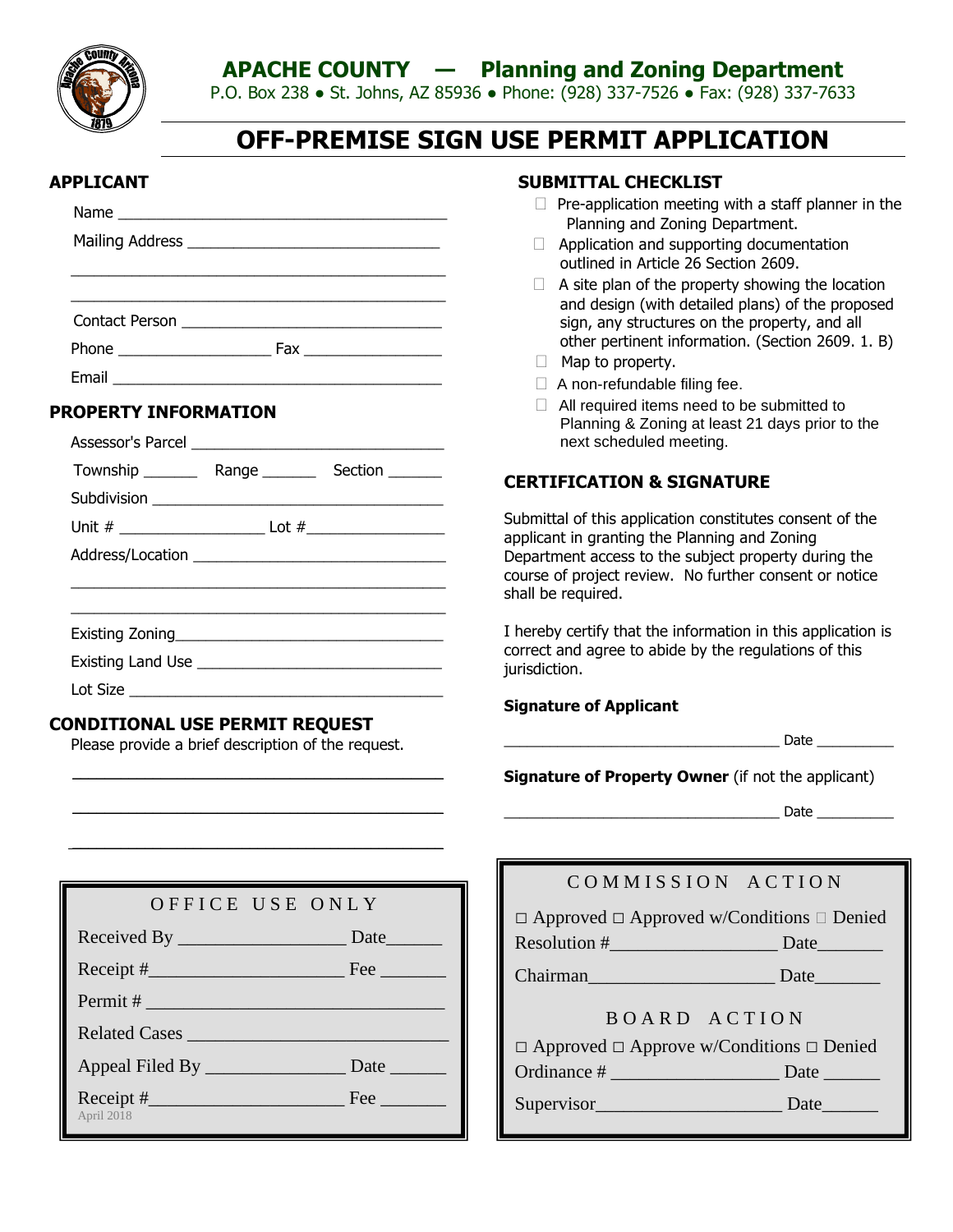

# **Guidelines for Requesting a Sign Use Permit**

# **Important Information When Submitting an Application:**

- 1. Information will need to be submitted to **Planning and Zoning at least 21 days prior to the next scheduled meeting** to avoid the application being delayed into the following month. Application should be typed.
- 2. Materials submitted have to be circulated to the Planning and Zoning Department, the Health Department, the Engineering Department, and the Building Inspections Department for their review and approval.
- 3. If there are items that need to be addressed, the applicant will be notified after the submitted material has been reviewed.
- 4. Please remember to keep information **precise** and **detailed**. The applicant should attend the meeting when the request is reviewed and discussed by the Planning & Zoning Department.
- 5. All pertinent paperwork (i.e. applications, maps, etc.) must be submitted with the application and non-refundable filling fee for all permits that go through the Planning and Zoning Commission.

**Please call Planning and Zoning 24 hours in advance of the meeting date to ensure the meeting is still on schedule. The phone number is (928) 337-7526. Thank you for your cooperation.**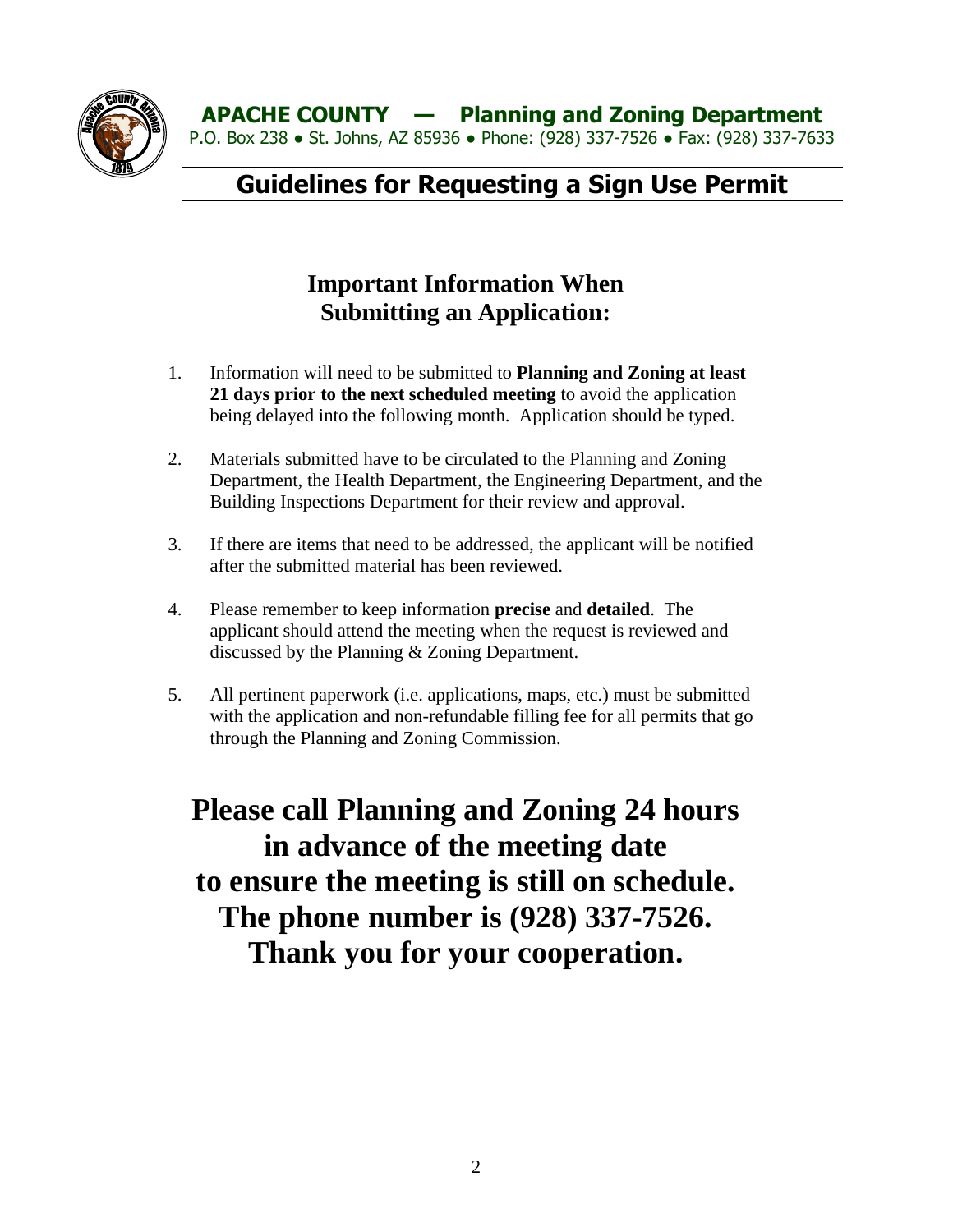

# **APACHE COUNTY — Planning and Zoning Department**

P.O. Box 238 ● St. Johns, AZ 85936 ● Phone: (928) 337-7526 ● Fax: (928) 337- 7633

# **Guidelines for Requesting a Sign Use Permit**

## **THIS INFORMATION HAS BEEN SELECTED FROM THE APACHE COUNTY OFF-PREMISES SIGN ORDINANCE.**

§

# **ARTICLE 26**

# **OFF-PREMISE SIGN USE PERMIT**

# **Article 26**

## **This Article was unanimously adopted by Board of Supervisors on July 7, 2009**

#### **Section 2601. Definitions**

In this Article, unless otherwise specified:

- 1. "Billboard" means an off-premises sign as defined in this Ordinance that meets one or both of the following requirements: greater than 8 feet tall from grade to peak or greater than 100 feet of surface advertising area per side.
- 2. "Off-premises sign" means a sign that is not located on the lot or parcel of the use or establishment that it communicates or advertises.
- 3. "Outdoor light fixtures" means exterior artificial illuminating devices, fixtures, lamps, and other exterior devices, permanent or portable, used for illumination or advertisement that include, but are not limited to, search, spot, or floodlights for:
	- a. Buildings and structures,
	- b. Recreational areas,
	- c. Parking lot lighting,
	- d. Landscape lighting, and
	- e. Billboards and other signage (advertising or other).
- 4. "S-O" means Sign Overlay Zone, an overlay zone encompassing all properties in the county that adjoin at any point a county road, state route, or federal highway or freeway.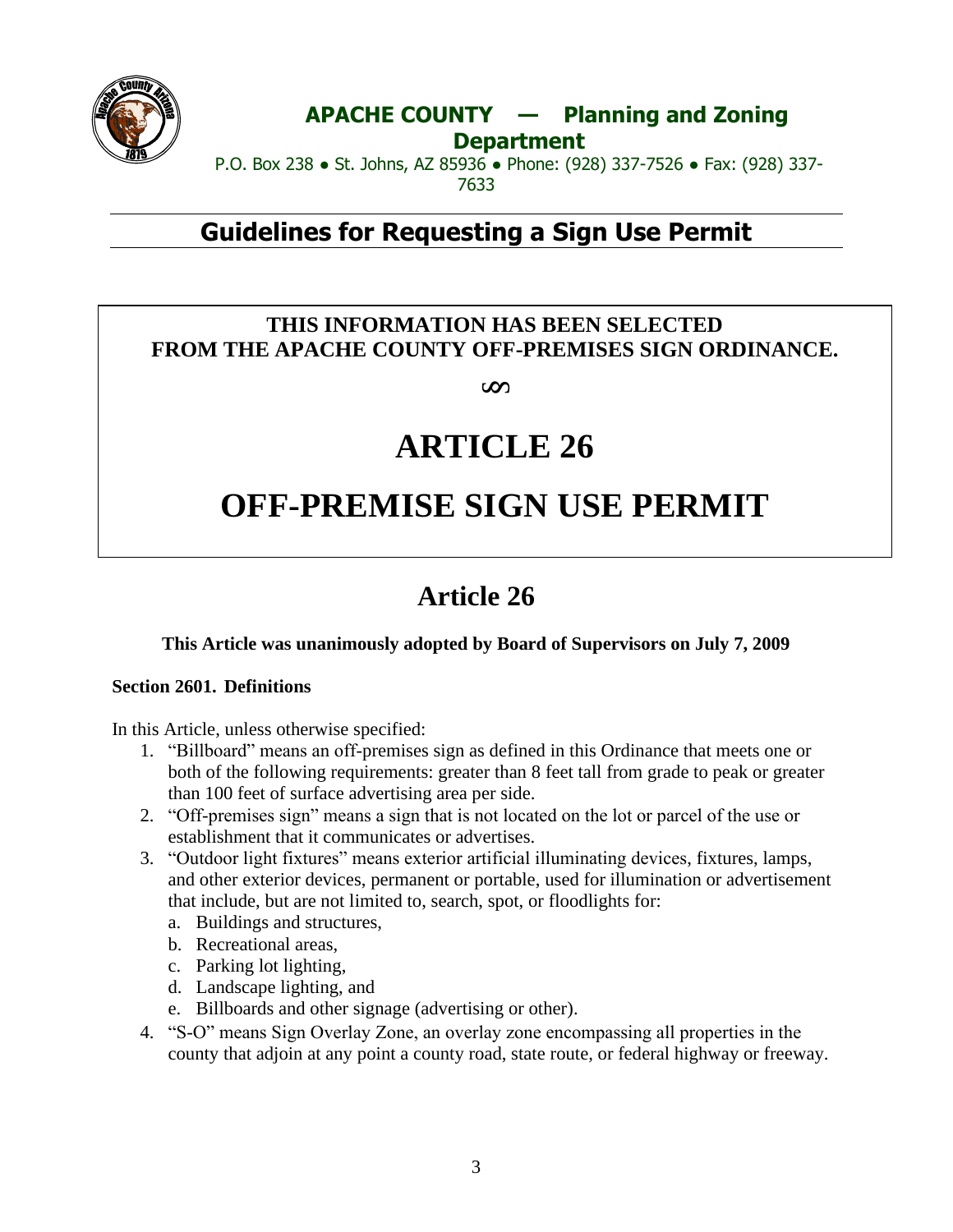### **Section 2602. Purpose**

The purposes of these zones are to:

- 1. Preserve the scenic beauty of highways located in Apache County,
- 2. Provide for the orderly development of off-premises signs in Apache County,
- 3. Protect the visibility of existing off-premises or on-site signs, and
- 4. Protect the public safety.

#### **Section 2603. Provisions**

If this Article is silent on any matter contained in the Zoning Ordinance, the provisions of the Ordinance shall control.

## **Section 2604. Permitted Uses**

All uses, except off-premises signs, permitted in their respective zones are permitted in areas also subject to Sign Overlay classification, except those zones where more restrictive provisions may apply.

#### **Section 2605. Conditional Uses**

The following uses are allowed after the approval of a sign permit:

- 1. All conditional uses allowed in their established zones, and
- 2. Off-premises signs, except where expressly prohibited in this Article.

## **Section 2606. Prohibited Uses**

The following shall be prohibited in all areas zoned Sign Overlay in Apache County:

- 1. Off-premises signs communicating or advertising any establishment, activity, or use identified or defined in A.R.S. § 11-821(D);
- 2. Billboards in all areas zoned Sign Overlay except on property immediately adjacent to Interstate 40 from the west county line to the east county line.
- 3. Off-premises signs erected on or after the effective date of this Ordinance that are adjacent to:
	- a. State Route 373, along its entire length;
	- b. State Route 273, along its entire length;
	- c. State Route 260, from the junction with state Route 273 west to the White Mountain Apache reservation boundary;
	- d. That portion of U.S. Highway 180 within the unincorporated portion of Apache County from the junction with state Route 260 east to the junction with County Road 2315, and again from the junction with County Road 2108;
	- e. That portion of U.S. Highway 191 from the northern boundary of the Alpine Village East subdivision fronting U.S. Highway 191 north to Williams Valley Road;
	- f. That portion of U.S. Highway 180 from the junction with County Road 2104 east to the Arizona state line;
	- g. That portion of U.S. Highway 180 from the junction with County Road 6330 south to the Springerville incorporated city limits;
	- h. That portion of U.S. Highway 60 from ½ mile east of the junction with County Road 3140 west to the Navajo County line;
	- i. That portion of U.S. Highway 60 from the junction with County Road 4004 east to the Arizona state line;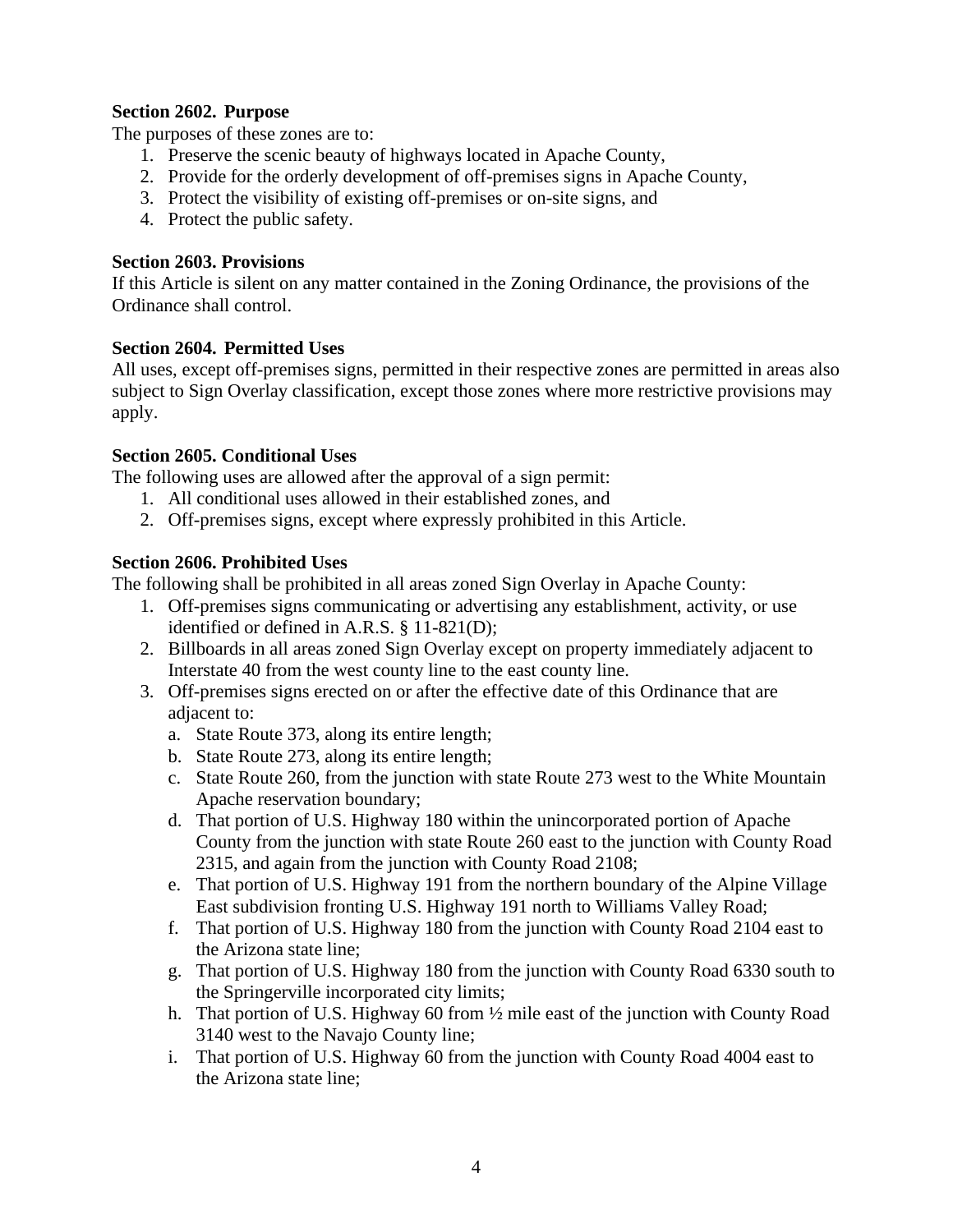- j. Those portions of U.S. Highway 61 from the junction with U.S. Highway 180 west to the junction with U.S. Highway 180-A and again from the junction with County Road 3000 west to the junction with U.S. Highway 60;
- k. That portion of U.S. Highway 191 from the junction with County Road 7395 south to the southern boundary of Section 14 Township 13 North, Range 28 East (north of the St. Johns city limits); and
- l. All county highways, except off-premises signs located on a county highway advertising a business or use located in Apache County.

## **Section 2607. Exempted Uses**

The following off-premises signs within designated Sign Overlay zones are exempted from the provisions of this Ordinance:

- 1. Any off-premises sign existing prior to the effective date of this Ordinance, provided at the end of 10 years from the effective date of this Ordinance, and every 10 years thereafter, the owner or operator of the sign applies for a sign permit under this Article.
- 2. Any signs advertising candidates for political office, provided the signs are removed after the advertised election(s), in accordance with state law.
- 3. Any sign erected by a chamber of commerce or municipality to further the purposes of the chamber or municipality.

#### **Section 2608. Sign Use Permits**

Purposes. In Sign Overlay zones, off-premises signs are allowed subject to the granting of a sign permit by the Board of Supervisors. Because of unusual characteristics, conditional uses require special consideration so that they may be located properly with respect to the objectives of the Zoning Ordinance, and site-characteristic impacts on surrounding properties. The Planning and Zoning Commission reviews and makes recommendations to the Board, which grants, or denies applications and may apply reasonable conditions to the approval of such uses.

#### **Section 2609. Applications**

Applications for a sign permit under this Section shall be filed with the Director on a form provided by the Director, and the following requirements shall be met:

- 1. Site plan. A site plan is required for all proposed off-premises signs. The site plan shall:
	- a. Be drawn to scale; and
	- b. Show structures, property lines, adjacent roads, yards, parking and traffic flow, drainage, proposed sign location and design, location of leach fields or sewers, and any other information requested by the Director to evaluate the application.
- 2. Erosion. Increased surface drainage will be channeled to natural or man-made drainage structures and will not be allowed to flow uncontrolled onto neighboring properties, unless an easement or other written permission has been granted. Necessary measures will be taken to prevent erosion.
- 3. Traffic. The owner or applicant shall show that traffic to or from a proposed sign(s) will not be excessive for the land area involved and will not create or significantly increase congestion or cause safety hazards.
- 4. Site design. To the maximum extent practicable, the site design will preserve and enhance existing trees, watercourses, hills, and other natural features, as well as vistas and historic locations, and shall be compatible with existing adjoining land uses.
- 5. Parking. The provisions of this Article of the Apache County Zoning Ordinance shall apply.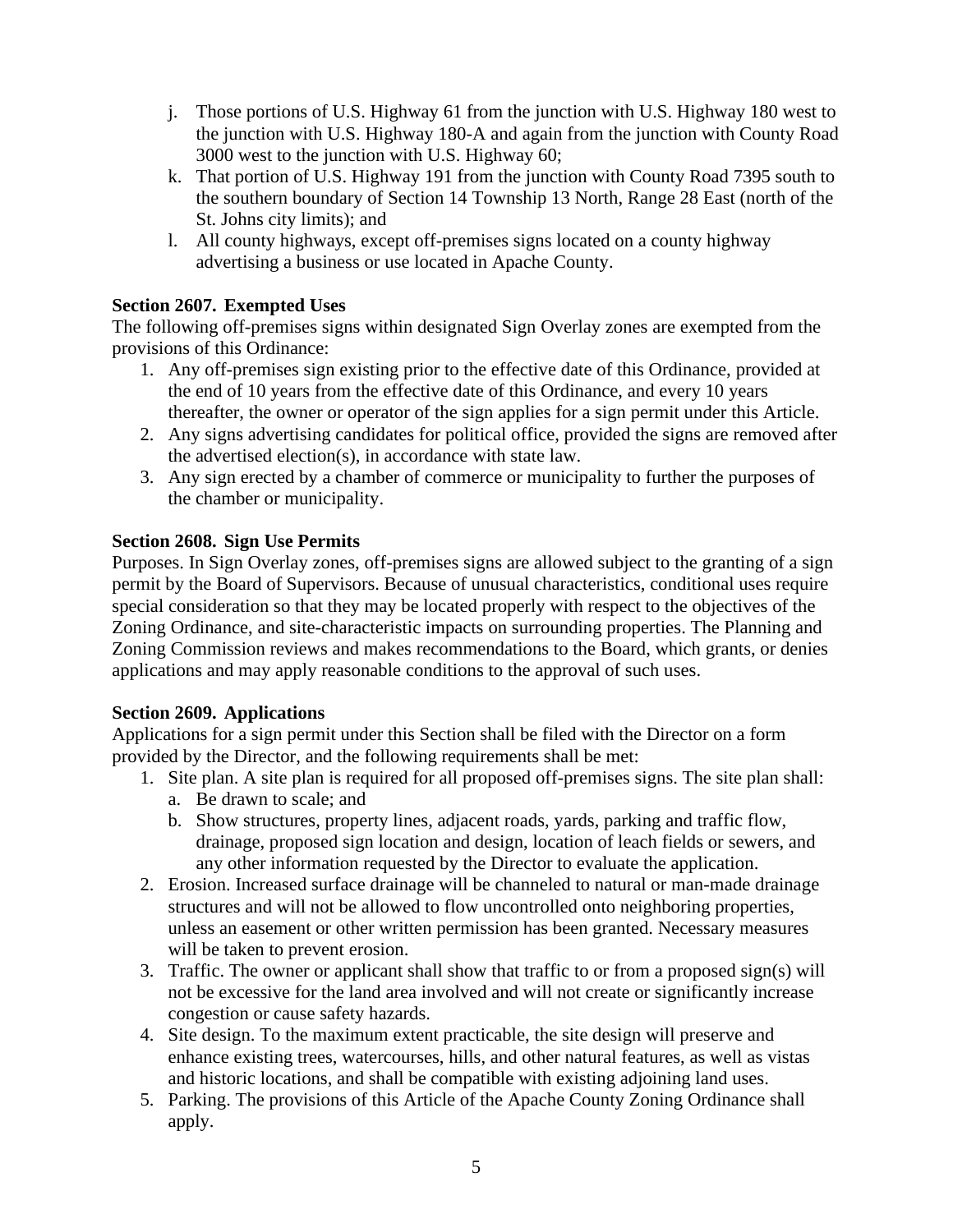- 6. Lighting. The provisions of Article 7 of this Ordinance shall apply.
- 7. Height. Except for billboards, signs shall not exceed 8 feet from grade to the highest point of the sign.
- 8. Surface. Except for billboards, the surface of each advertising sign face shall not exceed 100 square feet.
- 9. Setbacks. All setbacks shall be a minimum of 10 feet from each property boundary.
- 10. Open space. A minimum of 25 percent of the lot shall remain as open space.
- 11. Other conditions. The Board of Supervisors may require compliance with any other conditions that in its opinion are necessary to protect the public health, safety, convenience, or general welfare.

#### **Section 2610. Recommendation and Approval Guidelines**

In general, the following guidelines shall be considered by the Planning and Zoning Commission in recommending, and the Board of Supervisors in approving, any off-premises signs:

- 1. Signs shall be constructed in a safe manner that prevents collapse, wind damage from 80 mile-per-hour winds, electrical hazards, or other unsafe conditions.
- 2. Signs shall be placed so as to neither obstruct vision necessary for safe pedestrian or vehicular traffic movement, nor inhibit traffic movement.
- 3. Signs shall be placed so as not to obstruct views of adjoining properties, or views from adjoining properties.
- 4. Signs shall be a minimum of 500 feet from any other sign or structure.
- 5. Signs shall be of a minimum size and number for the purpose served.
- 6. Signs shall be landscaped according to the design standards of subsection 2510(D) and shall blend as far as practicable with the surrounding scenery.
- 7. Signs shall adhere to the 10-foot setbacks from all property boundaries, and shall not encroach on any rights-of-way or easements.
- 8. Signs shall be freestanding. Guy wires and similar appurtenances shall not be exposed.
- 9. Signs shall comply with all applicable state laws and regulations.
- 10. Sign lighting shall comply with Article 25 of this Ordinance, except that where lighting clearly interferes, in the opinion of the Board of Supervisors, with a neighboring property owner's use or value, such lighting may be prohibited.

#### **Section 2611. Planning and Zoning Commission Action**

- **A.** The Planning and Zoning Commission may consider the application at its next regular meeting if the application is filed at least 21 calendar days prior to such meeting. Otherwise, it shall be carried over until the next regularly scheduled meeting. The Commission may reach a recommending decision, continue the matter to a specified date, or set the matter for public hearing.
- **B.** Notice of the meeting shall be given by posting a notice of meeting on the property of application at least 10 calendar days prior to the meeting date.
- **C.** The Commission may recommend such conditions in connection with any sign permit application it deems necessary to secure the intent and purposes of this Ordinance and may require such guarantees and evidence that such conditions are or will be complied with.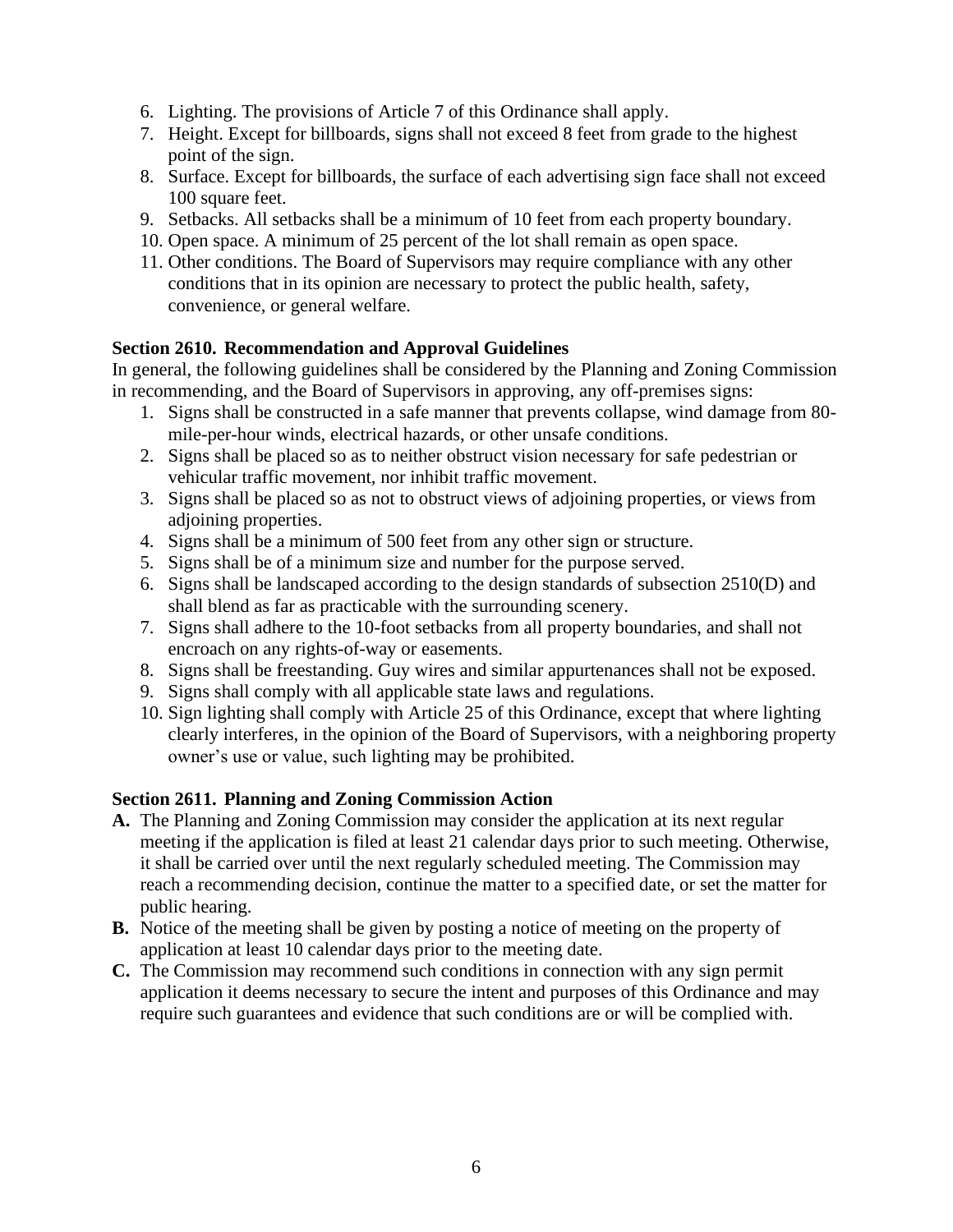### **Section 2612. Action by the Board of Supervisors**

- **A.** After proper review and recommendation by the Commission, the Board of Supervisors shall enter all final decisions regarding an application. In providing a decision, the Board may continue for further consideration, deny, approve, or approve with modifications the sign permit.
- **B.** The Board may, on its own motion, or at the request of the applicant, reconsider any decision rendered by the Board regarding an application.

#### **Section 2613. Finding**

In order to deny a sign permit for off-premises signs, the findings of the Board of Supervisors must be that the establishment, maintenance, or operation of the use or building applied for will be detrimental to the public health, safety, peace, convenience, comfort, or general welfare of persons residing or working in the neighborhood of such proposed use, or that the use will be detrimental or injurious to adjoining property owners, or to the general welfare of the county, or that the use is in conflict with the Apache County Comprehensive Plan or this Ordinance.

#### **Section 2614. Use Permit to Run with the Land**

A sign permit granted under the provisions of this Article shall run with the land, and shall continue to be valid upon a change of ownership of the site or structure that was the subject of the sign permit application, for a period not to exceed 10 years from the date of approval.

#### **Section 2615. Time Limit**

- **A.** Sign permits become effective on approval by the Board of Supervisors, referred to in this Section as "the Board," and are effective for a period not to exceed 10 years, except that if the Board places conditions on any approval, the sign permit becomes effective when the Director determines in writing that the Board's conditions have been met.
- **B.** The maximum life span of an off-premises sign approved by the Board may be extended up to an additional five years upon recommendation by the Commission and approval by the Board.
- **C.** Any construction included in a sign permit approved by the Board shall be:
	- 1. Commenced and diligently pursued within six months of the date of approval by the Board, and
	- 2. Completed within one year of the date of approval by the Board.
- **D.** Failure to comply with the terms of subsection (C) shall constitute noncompliance with conditions of approval, and the sign permit shall become null and void upon written determination by the Director.
- **E.** No person shall reapply for the same or substantially the same sign permit on the same or substantially the same plot, lot, or parcel of land within a period of one year from the date of denial, null and void determination, or revocation of a permit.

#### **Section 2616. Fee**

A nonrefundable filing fee shall be set by the Board of Supervisors.

#### **Section 2617. Outdoor Lighting on Off-Premise Signs**

The purpose of this Article is to regulate the use of outdoor artificial illuminating devices (outdoor lighting) emitting undesirable rays, which have a detrimental effect on public safety or visual aesthetics.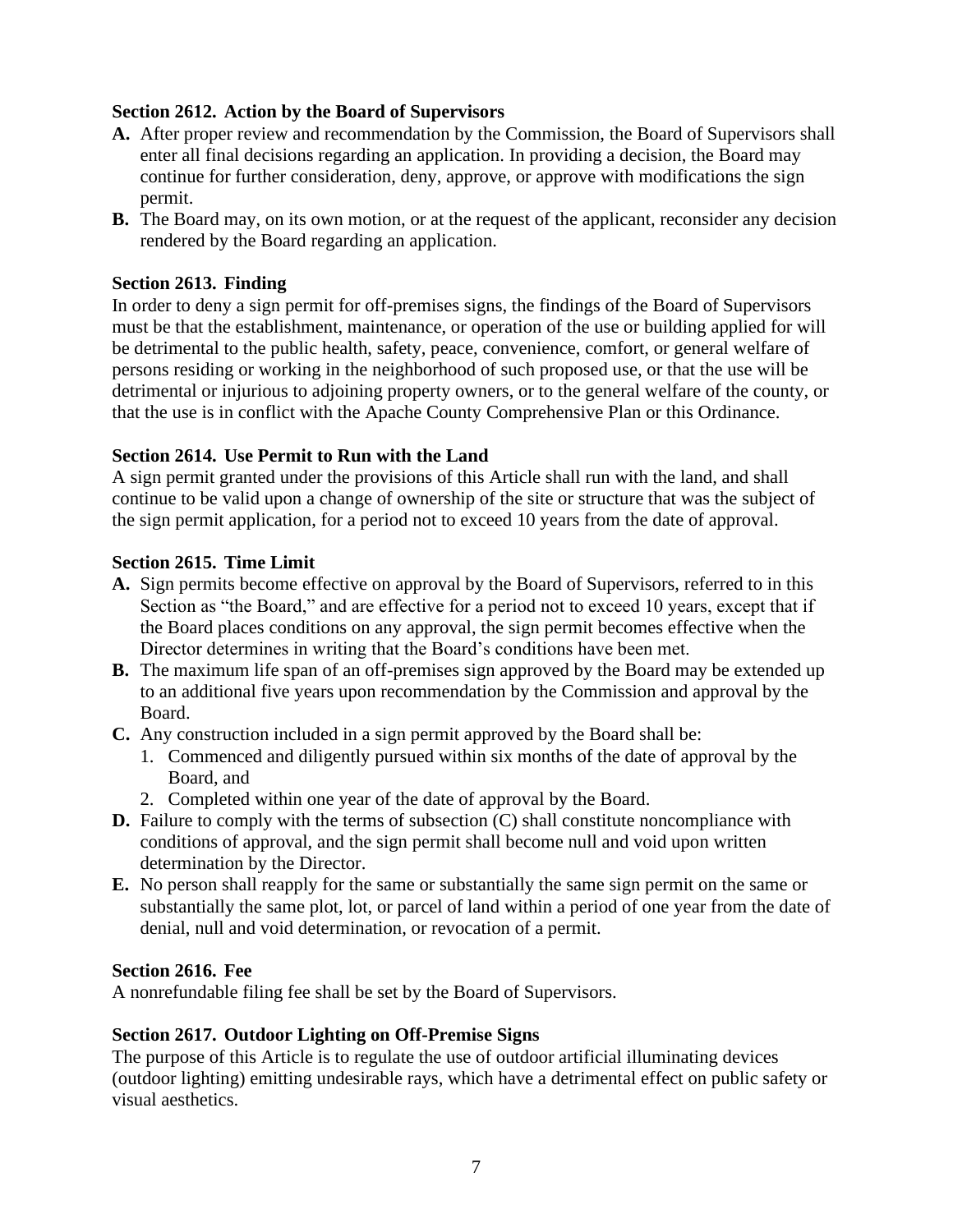## **Section 2618. Conformance with Applicable Codes**

All outdoor lighting for off-premises signs shall conform to the provisions of this Article, and other applicable laws and ordinances.

#### **Section 2619. Alternative Materials and Methods of Installation**

The provisions of this Article are not intended to prevent the use of alternative materials or methods of installation not specifically prescribed by this Article, provided that any such alternate, in the written opinion of the Director, substantially complies with the intent of this Article.

| <b>Fixture Lamp Type</b>           | <b>Shielded</b>             | <b>Filtered</b> |
|------------------------------------|-----------------------------|-----------------|
| Low-pressure sodium                | None                        | None            |
| High-pressure sodium               | Fully                       | None            |
| Metal halide                       | Fully                       | Yes             |
| Fluorescent                        | Fully                       | Yes             |
| Incandescent greater than<br>160 W | Fully                       | None            |
| Incandescent 160 W or less         | None                        | None            |
| <b>Fixture Lamp Type</b>           | Shielded                    | <b>Filtered</b> |
| Fossil fuel                        | None                        | None            |
| Other types not prohibited         | As approved by the Director |                 |

#### **Section 2620. Shielding and Filtering Light Emissions from Outdoor Light Fixtures**

#### **Section 2621. Lighting Prohibitions**

The following are prohibited on off-premises signs:

- 1. Searchlights,
- 2. The unshielded outdoor illumination of any sign, and
- 3. Mercury vapor or quartz lights.

#### **Section 2622. Lighting Exemptions**

Nonconforming fixtures. All outdoor light fixtures on off-premises signs not otherwise exempted by this Section, existing and fully installed prior to the effective date of this Ordinance, are considered nonconforming uses pursuant to this Ordinance and are permitted and exempted from the provisions of this Article provided that should the use of any nonconforming light fixture on off-premises signs be discontinued, any future off-premises sign lighting shall fully comply with the provisions of this Ordinance.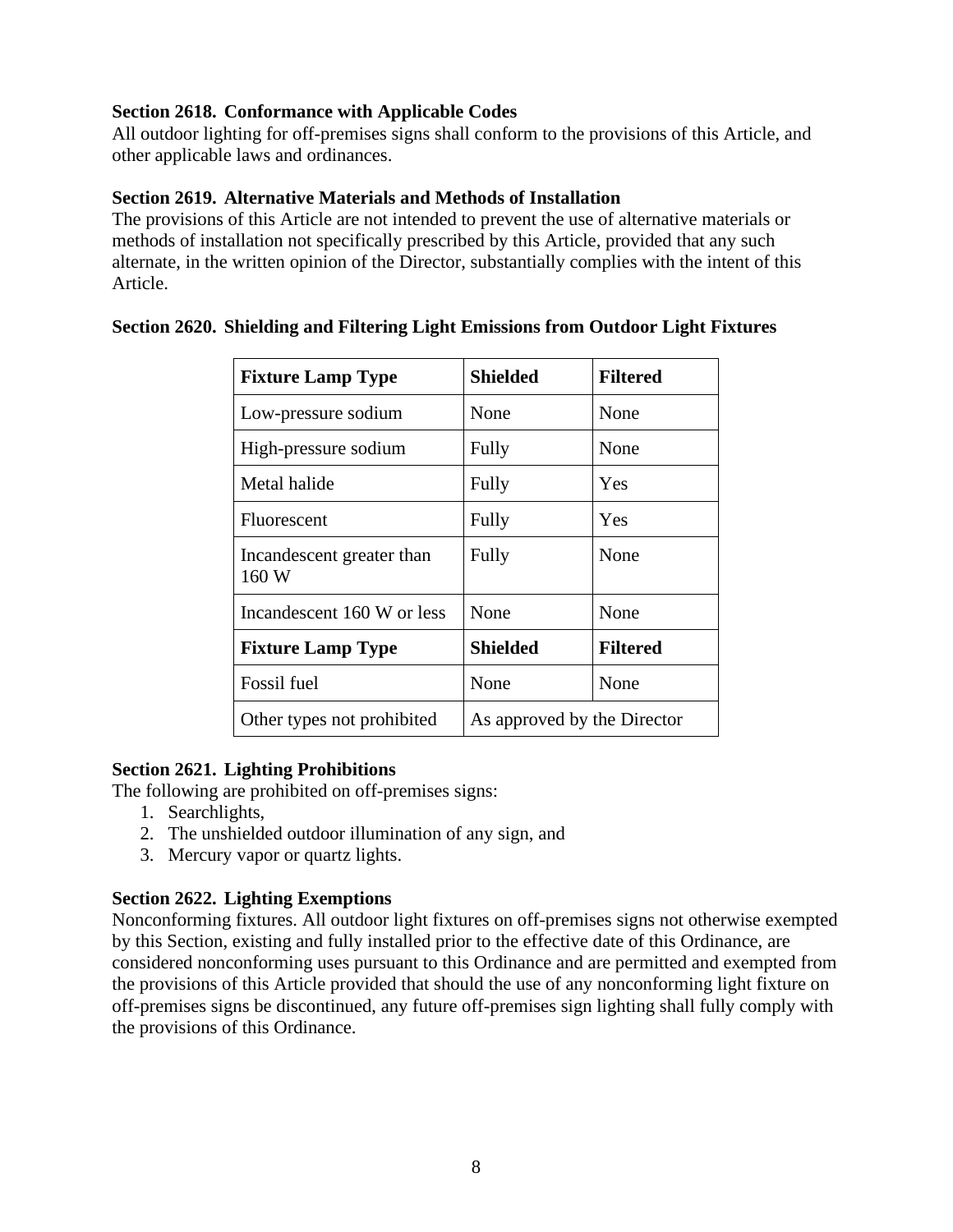## **Section 2623. Lighting Procedures**

### **A.** Applications:

- 1. Any individual applying for a sign permit and intending to install outdoor lighting fixtures shall submit evidence that all proposed outdoor lighting work complies with this Article.
- 2. All other individuals intending to install outdoor fixtures for off-premises signs shall submit an application to the Director, on forms provided by the Director, providing evidence that the proposed work will comply with the Ordinance.
- **B.** Contents of application or submission:
	- 1. A signed application form shall be provided by the Director.
	- 2. Plans shall indicate the location on the premises and the type of illuminating devices, fixtures, lamps, supports, or other devices.
	- 3. The description of the illuminating devices, fixtures, lamps, supports, or other devices may include, but is not limited to, manufacturer catalog cuts and drawings.
	- 4. The required plans and descriptions shall be sufficiently complete to enable the Director to readily determine whether compliance with the requirements of the Ordinance will be secured. If such plans and descriptions cannot enable this ready determination, by reason of the nature or configuration of the devices, fixtures, or lamps proposed, the applicant shall submit evidence of compliance by certified test reports as performed by a recognized licensed testing lab.
	- 5. The payment of fees established by the Board of Supervisors is required.
- **C.** Issuance or denial of permit. Within 60 days of compliance with the requirements of this Article, the Director may issue, with or without conditions, a permit for installation of outdoor lighting fixtures, to be installed as designed in the approved application. The Director may also deny the permit if the Director outlines in writing the reasons for denial.
- **D.** Amendment to permit. After a lighting permit has been issued, the applicant requesting any amendment to that permit must submit proposed changes in outdoor lighting fixtures to the Director for approval, with adequate information to ensure compliance with this Article.

#### **Section 2624. Right to Appeal Director's Determination**

Any decision of the Director under this Article is appealable to the Board of Adjustment and Appeals, provided that the appeal is filed with the Director within 30 days of the Director's written decision.

#### **Section 2625. Permit Amendment Procedures**

- **A.** Amendments to any sign permit for off-premises sign usage issued under this Ordinance may be made by the Director, provided that:
	- 1. The holder of the permit submits:
		- a. An application for an amendment to the permit, on a form provided by the Director;
		- b. A revised site plan;
		- c. Any supplemental materials or plans requested by the Director; and
		- d. A nonrefundable application fee as set by the Board of Supervisors;
	- 2. The requested amendment does not increase the size of any approved structure by more than 50 percent, and does not include any proposed new structures;
	- 3. The requested amendment does not constitute a change of use; and
	- 4. The requested amendment meets all applicable requirements of this Ordinance.